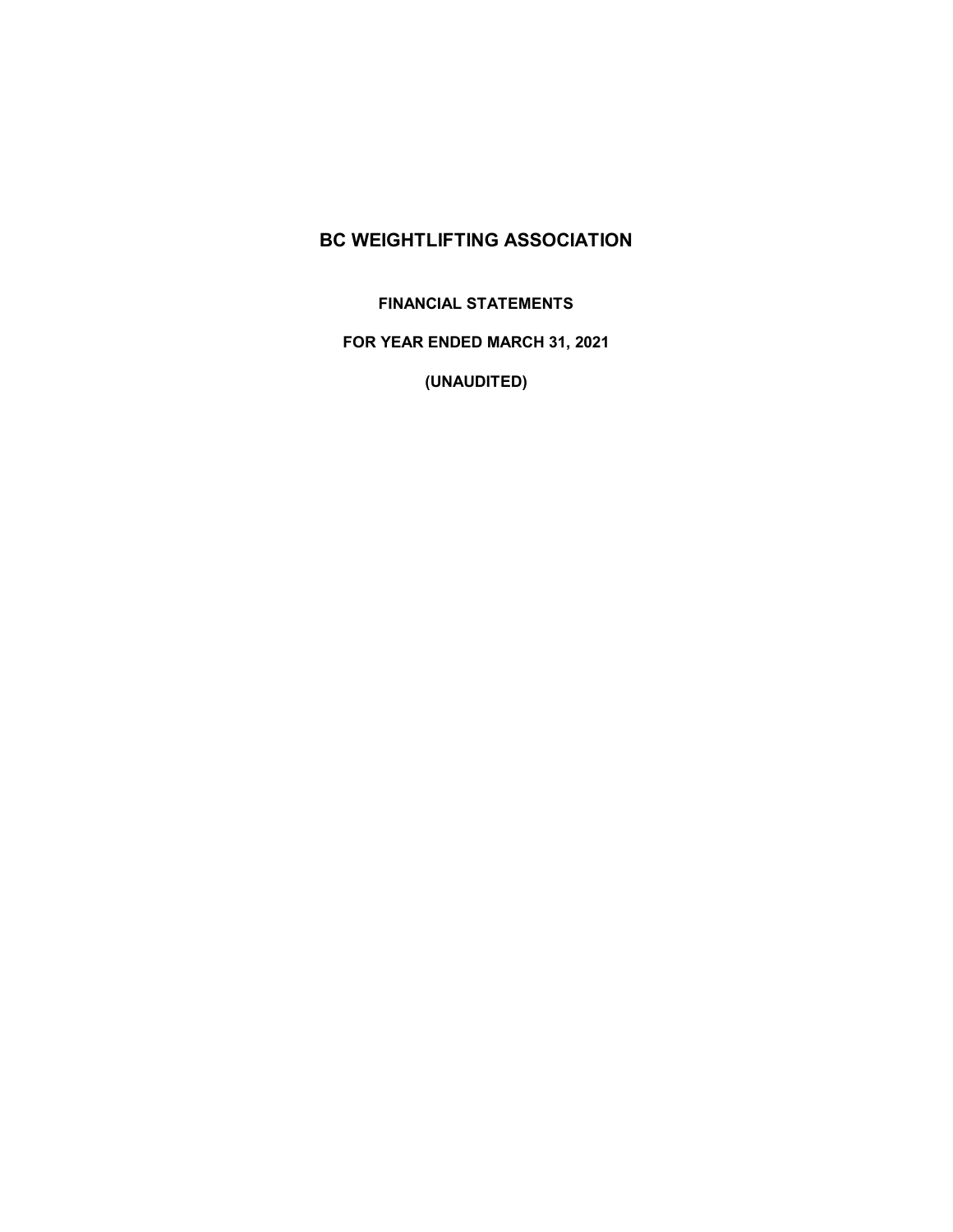### **NOTICE TO READER**

I have compiled the Statement of Financial Position of the British Columbia Weightlifting Association as at March 31, 2021 and the statements of Operations and Changes in Net Assets for the year then ended from information provided by the Executive of the association. I have not audited, reviewed or otherwise attempted to verify the accuracy or completeness of such information. Readers are cautioned that these statements may not be appropriate for their purposes.

Delta, British Columbia

March 31, 2021 **BCWA Secretary & Treasurer**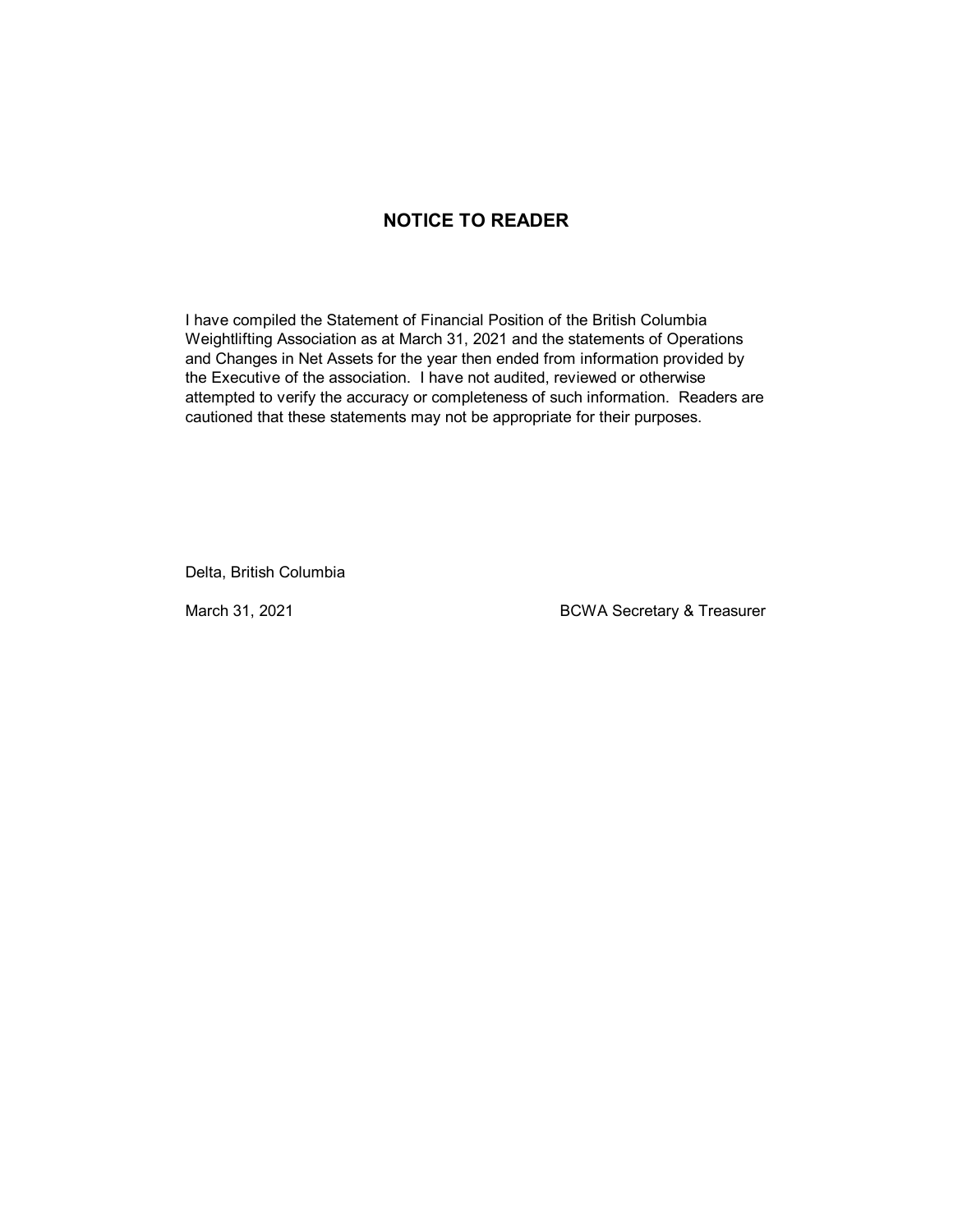#### **STATEMENT OF FINANCIAL POSITION AS AT MARCH 31, 2021 (UNAUDITED)**

|                                                                                             | March 31, 2021                 | March 31, 2020                  |
|---------------------------------------------------------------------------------------------|--------------------------------|---------------------------------|
| <b>ASSETS</b>                                                                               |                                |                                 |
| <b>CURRENT</b>                                                                              |                                |                                 |
| Cash                                                                                        | \$<br>87,964.41                | \$<br>87,014.05                 |
| <b>Prepaid Expenses</b><br><b>Accounts Receivable</b>                                       | 62.23                          | 1,683.20                        |
|                                                                                             | 88,026.64<br>\$<br>========    | 88,697.25<br>\$                 |
| <b>LIABILITIES AND NET ASSETS</b>                                                           |                                |                                 |
| <b>Accounts Payable</b><br>Deferred Revenue<br><b>Equipment Deposits</b><br>Members' Equity | 88,026.64                      | 88,697.25                       |
|                                                                                             | 88,026.64<br>\$<br>=========== | 88,697.25<br>\$<br>:=========== |

Approved by:

Director

Director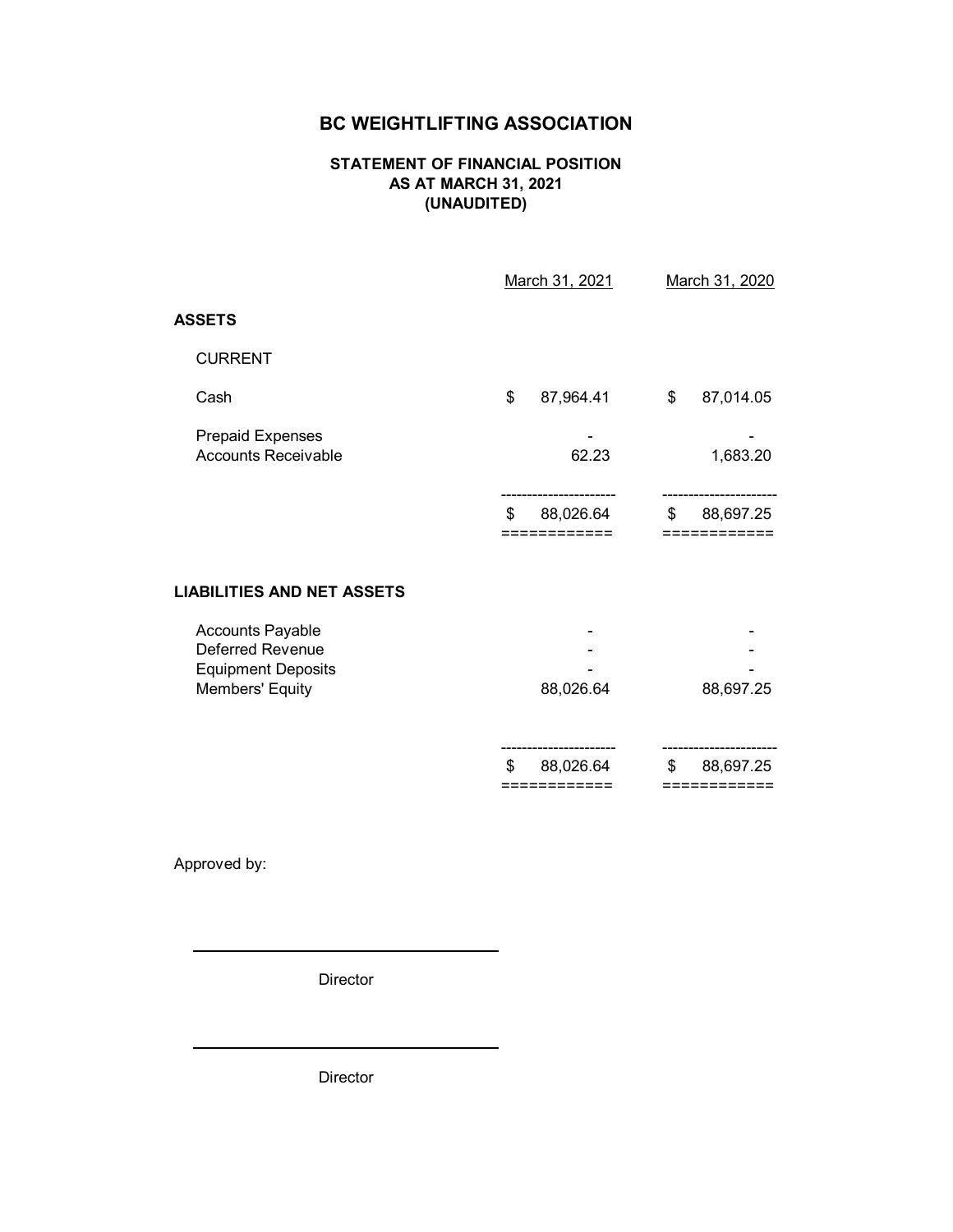#### **STATEMENT OF CHANGES IN NET ASSETS FOR THE YEAR ENDED MARCH 31, 2021 (UNAUDITED)**

| NET ASSETS, END OF THE YEAR                          | \$<br>88,026.64 | \$<br>88,697.25 |
|------------------------------------------------------|-----------------|-----------------|
| <b>EXCESS (DEFICIENCY) OF REVENUES OVER EXPENSES</b> | (670.61)        | (3,033.82)      |
| <b>NET ASSETS, BEGINNING OF THE YEAR</b>             | \$<br>88,697.25 | \$<br>91,731.07 |
|                                                      | March 31, 2021  | March 31, 2020  |